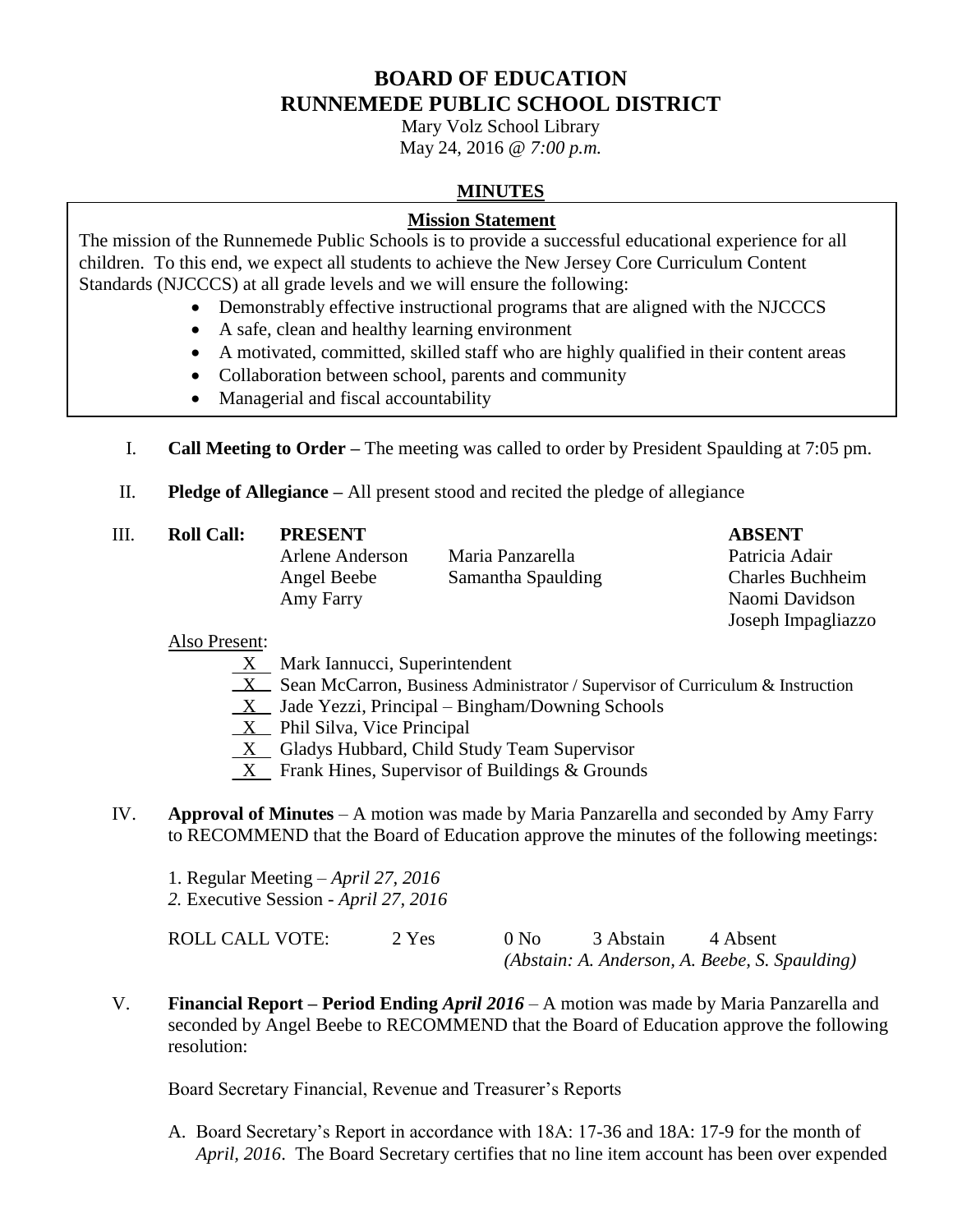in violation of N.J.A.C. 6A:23A-16.10 (c) 3 and that sufficient funds are available to meet the District's financial obligations for the remainder of the fiscal year.

- B. Treasurer's Report in accordance with 18A:17-36 and 18A:17-9 for the month of *April 2016.* The Treasurer's and Secretary's report are in agreement for the month of *April 2016*.
- C. Board Secretary in accordance with N.J.A.C. 6A:23A-16.10 (c) 2 certifies that there are no changes in anticipated revenue amounts or revenue sources.
- D. Board of Education Certification pursuant to N.J.A.C. 6A:23A-16.10 (c) 4, we certify that after review of the secretary's monthly financial report (appropriations section) and upon consultation with the appropriate District officials, that to the best of our knowledge no major accounts or funds have been over expended in violation of N.J.A.C. 6A:23A-16.10 (b) and that sufficient funds are available to meet the District's financial obligations for the remainder of the fiscal year.

 \_\_\_\_\_\_\_\_\_\_\_\_\_\_\_\_\_\_\_\_\_\_\_\_\_\_\_\_\_\_\_\_\_\_ May 24, 2016 Business Administrator  $\overline{C}$   $\overline{D}$  Date

ROLL CALL VOTE: 5 Yes 0 No 0 Abstain 4 Absent

VI. **Presentations –** *NJSBA Ethics Training RESCHEDULED FOR AUGUST 2016* Mr. Silva presented a video on the  $8<sup>th</sup>$  Grade Reality Fair Ms. Schreiber had plants for the board that were grown by the gardening club. The retirement dinner was announced – June 2, 2016

### VII. **Correspondence - None**

### VIII. **Recognition of Citizens - Public Comments on Agenda Items Only - NONE**

- IX. **Secretary / Curriculum Report** *–* Dr. McCarron discussed SDA and ROD Grants, Upcoming Audit, PARCC & NJ ASK, Chromebook Summer Camp, and Book Study
- X. **Superintendent's Report** Mr. Iannucci discussed enrollment and spoke about the AVID Workshop he and Dr. McCarron attended at Woodbury School District.

#### XI. **Principals' Reports**

A. Fire and Security Drills to date were conducted as follows:

| <b>SCHOOL</b>  | <b>TYPE OF DRILL</b> | <b>DATES</b>   | <b>DURATION</b>       |
|----------------|----------------------|----------------|-----------------------|
| <b>BINGHAM</b> | Fire Drill           | May 17, 2016   | 4 minutes             |
|                | Lockdown             | May 16, 2016   | 4 minutes             |
| <b>DOWNING</b> | Fire Drill           | May 18, 2016   | 3 minutes             |
|                | Lockdown             | May 17, 2016   | 3 minutes             |
| <b>VOLZ</b>    | Fire Drill           | April 19, 2016 | 2 minutes, 45 seconds |
|                | Shelter in Place     | April 28, 2016 | 2 minutes 49 seconds  |

- B. Nurse's Report
- C. Buildings and Grounds Report
- D. Special Education Report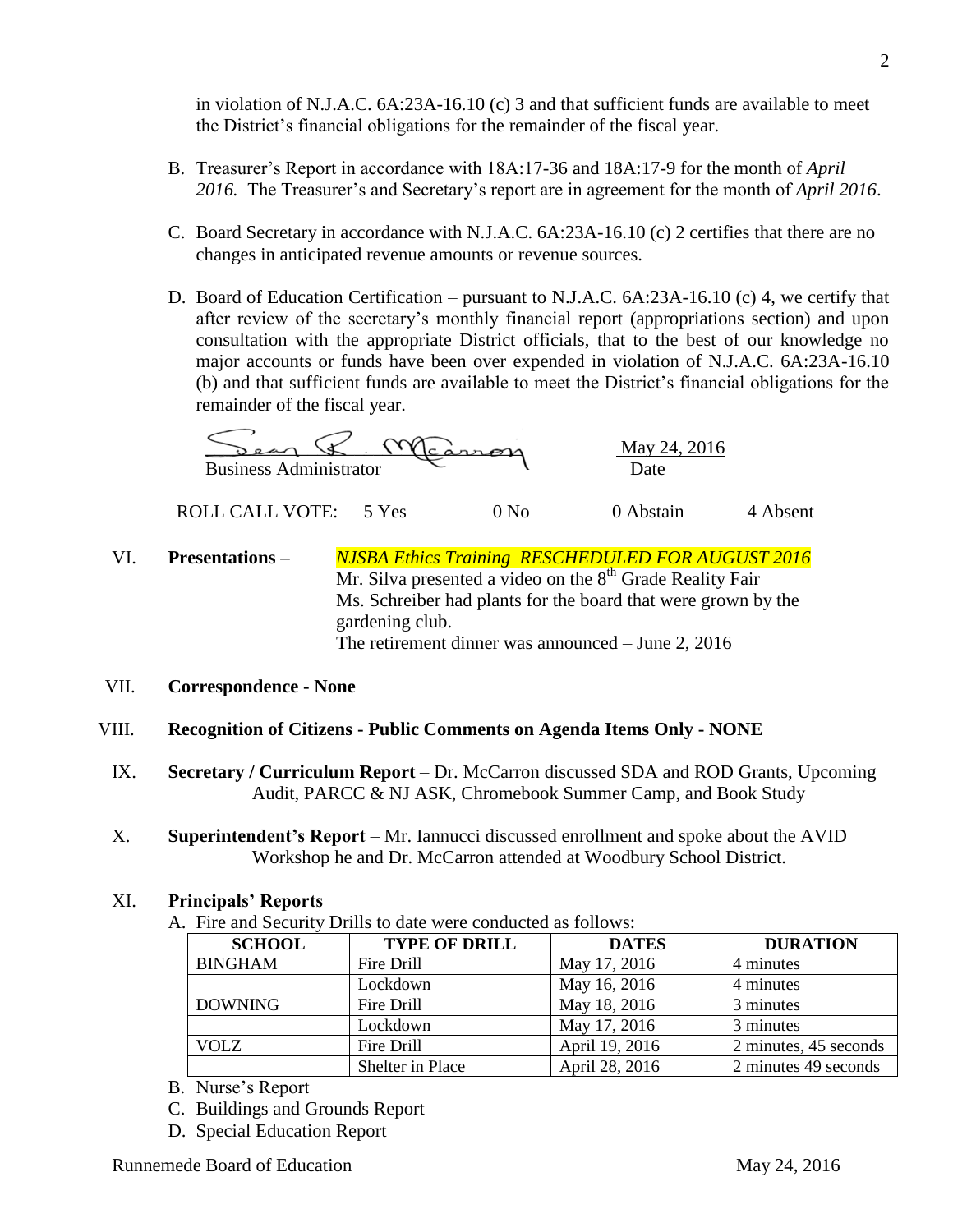#### XII. **Other Reports**

- A. PTA Report
- B. Committee Reports
	- Camden County Educational Services Commission
	- NJSBA Report
	- Black Horse Pike Regional School District
	- Negotiations

#### XIII. **Unfinished Business - NONE**

XIV. **Executive Session - student, personnel, legal, or contractual matters –** A motion was made by Angel Beebe and seconded by Amy Farry to enter executive session at 7:25 pm.

#### **RESOLUTION**

**WHEREAS,** while the Sen. Byron M. Baer Open Public Meetings Act (N.J.S.A. 10:4-12 et seq.) requires all meetings of the Runnemede School District, Board of Education to be held in public, N.J.S.A. 10:4-12(b) sets forth nine types of matters that may lawfully be discussed in Executive Session," i.e. without the public being permitted to attend; and

**WHEREAS,** the Runnemede Public School District, Board of Education has deemed it necessary to go into closed session to discuss certain matters which are exempted from the Public; and

**WHEREAS,** the nine exceptions to public meetings set forth in N.J.S.A. 10:4-12(b) are listed below, and next to each exception is a box within which the number of issues to be privately discussed that fall within that exception shall be written, and after each exception is a space where additional information that will disclose as much information about the decision as possible without undermining the purpose of the exception shall be written.

**NOW, THEREFORE, BE IT RESOLVED** that the Runnemede Public School District, Board of Education will go into closed session for the following reason(s) as outlined in N.J.S.A. 10:4-12(b):

- $X$  Any collective bargaining agreement, or the terms and conditions of which are proposed for inclusion in any collective bargaining agreement, including the negotiation of terms and conditions with employees or representatives of employees of the public body **(Support Staff Salaries, Superintendent Evaluation / Contract)**
- $X$  Any pending or anticipated litigation or contract negotiation in which the public body is or may become a party. Any matters falling within the attorney-client privilege, to the extent that confidentiality is required in order for the attorney to exercise his ethical duties as a lawyer; **(Personnel Matters)**
- $X$  Any matter involving the employment, appointment, termination of employment, terms and conditions of employment, evaluation of the performance, promotion or disciplining of any specific prospective public officer or employee or current public officer or employee employed or appointed by the public body, unless all individual employees or appointees whose rights could be adversely affected request in writing that such matter or matters be discussed at a public meeting; **(Personnel Matter)**

**WHEREAS,** the length of the Executive Session is undetermined; however, the Runnemede Public School District, Board of Education will make every attempt to estimate the time of the session prior to convening the session after which the public meeting shall reconvene at 8:05 pm and the Runnemede Public School District, Board of Education will proceed with business.

**NOW, THEREFORE, BE IT RESOLVED,** that the Runnemede Public School District, Board of Education will go into Executive Session for only the above stated reasons;

**BE IT FURTHER RESOLVED** that the Runnemede Public School District, Board of Education hereby declares that its discussion of the aforementioned subject(s) may be made public at a time when the Runnemede Public School District, Board of Education attorney advises that the disclosure of the discussion will not detrimentally affect any right, interest or duty of the school district or any other entity with respect to said discussion.

**BE IT FURTHER RESOLVED** that the Runnemede Public School District, Board of Education, for the aforementioned reasons, hereby declares that the public is excluded from the portion of the meeting during which the above discussion shall take place and hereby directs the board secretary to take the appropriate action to effectuate the terms of this resolution.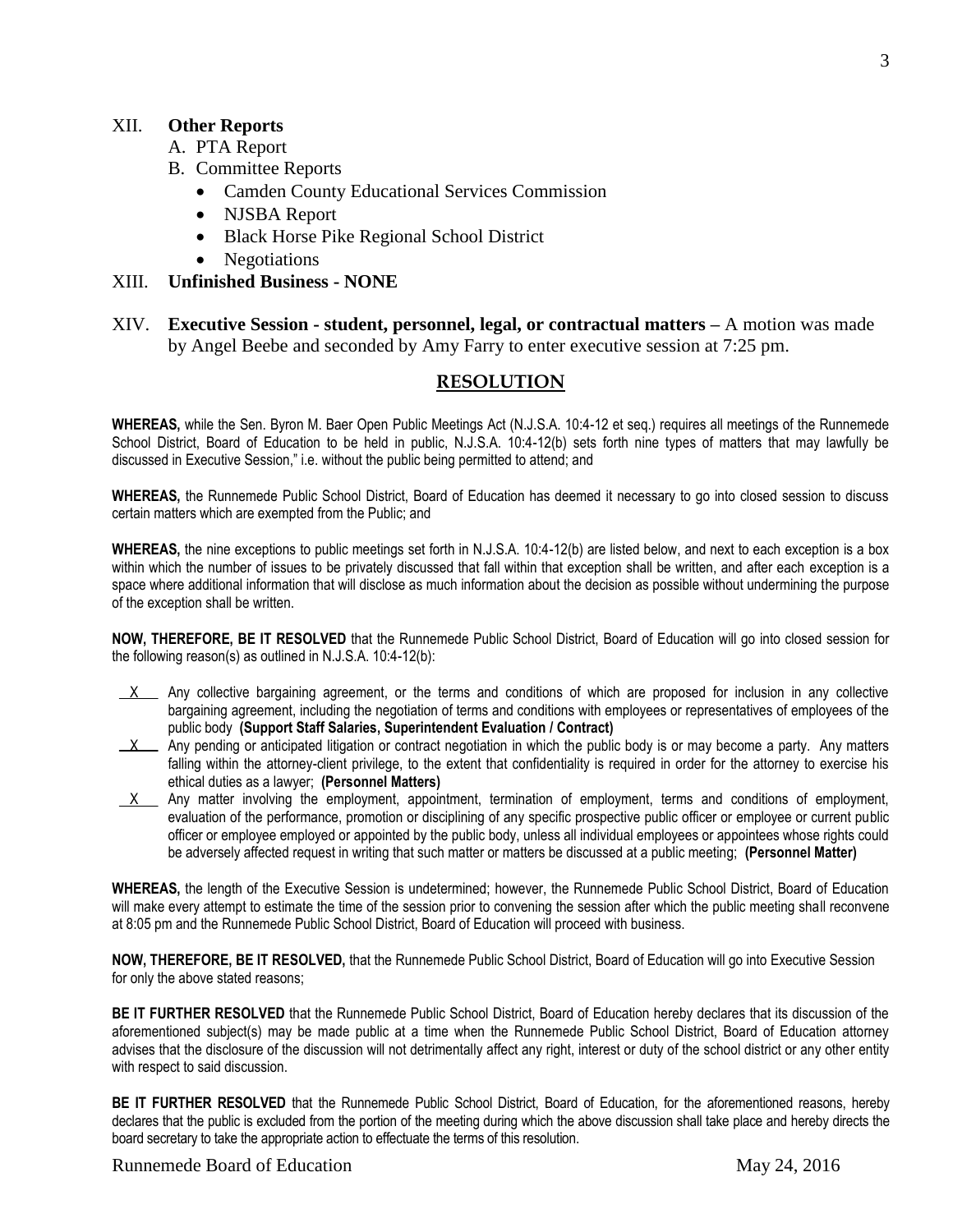**BE IT FURTHER RESOLVED** that the Board Secretary on the next business day following this meeting, shall furnish a copy of this resolution to any member of the public who requests one at the fees allowed by N.J.S.A. 47:1A-1 et seq. Action on any item may or may not be taken in Open Session at the conclusion of the Executive Session.

ROLL CALL VOTE: 5 Yes 0 No 0 Abstain 4 Absent

**Return to Public Session –** A motion was made by Maria Panzarella and seconded by Amy Farry to return to public session at 8:36 pm.

#### XV. **New Business**

**A. PROPERTY & TRANSPORTATION** A motion was made by Maria Panzarella and seconded by Amy Farry to approve the following on the recommendation of the Superintendent:

| <b>Facility Use</b> |  |
|---------------------|--|
|                     |  |

| . .<br><b>L</b> actric of OSC |             |                                  |                 |                                     |
|-------------------------------|-------------|----------------------------------|-----------------|-------------------------------------|
| <b>FACILITY</b>               | <b>USER</b> | <b>PURPOSE</b>                   | <b>DATE</b>     | <b>TIME</b>                         |
| Mary Volz                     | <b>PTA</b>  | 8 <sup>th</sup> Grade Decorating | $6 - 3 - 15$    | $3:00 \text{pm} - 12:00 \text{am}$  |
| All Purpose Room              |             | & Dance                          | (decorating)    |                                     |
| and Kitchen                   |             |                                  | $6-4-15$        | $9:00am - 12:00am$                  |
|                               |             |                                  | (decorating)    |                                     |
|                               |             |                                  | $6 - 5 - 15$    | $12:00 \text{pm} - 11:00 \text{pm}$ |
|                               |             |                                  | (decorating)    |                                     |
|                               |             |                                  | $6 - 6 - 16$    |                                     |
|                               |             |                                  | (last minute)   | $7:00 \text{pm} - 10:00 \text{pm}$  |
|                               |             |                                  | preparation and | (dance)                             |
|                               |             |                                  | dance)          | Doors open at 6:00pm                |

| <b>Field Trips</b> |  |
|--------------------|--|
|                    |  |

| Location              | <b>Purpose</b> | Date          | <b>Students</b>           | <b>Advisor</b>  | <b>Transportation</b>          |
|-----------------------|----------------|---------------|---------------------------|-----------------|--------------------------------|
| Grace Downing School  | Performance    | $5-11-16$     | Mary Volz Music           | Karen Engelhart | Walking trip – students will   |
| Aline Bingham School  | Assembly       |               | Ensembles                 |                 | walk from Volz school to       |
|                       |                |               |                           |                 | Downing and then Bingham       |
|                       |                |               |                           |                 | with teachers and classroom    |
|                       |                |               |                           |                 | aides.                         |
| Mary Volz School      | Third Grade    | $5 - 23 - 16$ | Bingham and               | Kristen         | Walking trip $-$ students will |
|                       | Orientation    |               | Downing $3rd$             | Callahan        | walk to Volz school with a     |
|                       |                |               | <b>Graders</b>            |                 | Runnemede Police escort and    |
|                       |                |               |                           |                 | crossing guard.                |
| Runnemede Green Acres | D.A.R.E.       | $5 - 27 - 16$ | Mary Volz $5^{\text{th}}$ | Christian       | Walking trip - students will   |
|                       | Graduation     |               | Graders                   | Whipple         | walk to Green Acres with       |
|                       |                |               |                           |                 | teachers and chaperones        |

ROLL CALL VOTE: 5 Yes 0 No 0 Abstain 4 Absent

- **B. PERSONNEL** A motion was made by Maria Panzarella and seconded by Angel Beebe to approve the following on the recommendation of the Superintendent:
	- 1. Approve the Support Staff Salary Guide for the 2016 2019 school years.
	- 2. Accept with regret the resignation of Lindsey Lamonica Third Grade Teacher
	- 3. Lauren Eaton as Guidance Counselor at Mary Volz School at Step 1 Masters \$52,000
	- 4. Frank Auletto as Teacher BA Step 1 \$50,000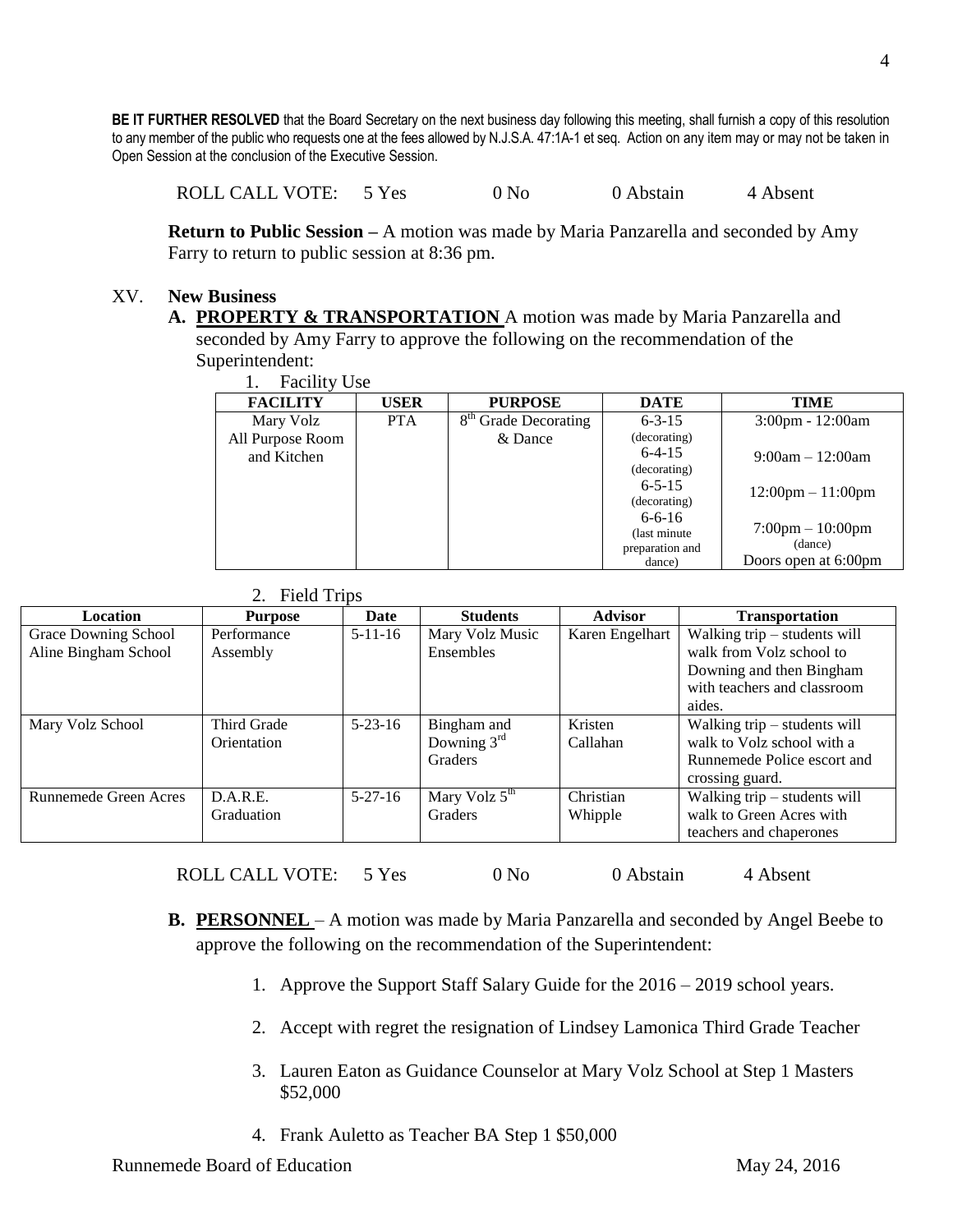- 5. Amanda Mazzone as Teacher BA Step 1 \$50,000
- 6. Lindsey Folsom as Teacher BA Step 1 \$50,000
- 7. Bailey O'Brien as Teacher BA Step 1 \$50,000
- 8. Approve the following Support Staff for the 2016 2017 School Year at the rate on previous approved Salary Scale:

| <b>Name</b>            | Title                            | <b>Step</b>            |
|------------------------|----------------------------------|------------------------|
| Russell Brown          | Custodian                        | 7                      |
| Kathy Heintzelman      | Custodian                        | 3                      |
| Frank Koch             | Custodian                        | 18                     |
| <b>Betty Koskinas</b>  | Custodian                        | 16                     |
| John Leppert           | Custodian                        | 15                     |
| <b>Joann Mannion</b>   | Custodian                        | 4                      |
| <b>Blaise Cascio</b>   | Maintenance                      | 5                      |
| <b>Alex Rost</b>       | Custodian                        | 2                      |
| Peggy Di Mattesa       | <b>Confidential Secretary</b>    | 8                      |
| <b>Becky Giordano</b>  | Accountant                       | <b>OG</b>              |
| Kathy Malatesta        | <b>Confidential Secretary</b>    | 18                     |
| <b>Annette Marker</b>  | <b>Confidential Secretary</b>    | $18+(20)$              |
| Alice Pollag           | <b>Confidential Secretary</b>    | 4 (0.8 FTE)            |
| <b>Sue Rost</b>        | <b>Confidential Secretary</b>    | 4                      |
| Patt Sweeney           | <b>Confidential Secretary</b>    | 12                     |
| Kelly Verbitski        | Secretary (Hourly)               | $4^{\text{th}}$<br>yr. |
| Anne Wilder            | Payroll/Benefits                 | <b>OG</b>              |
| Pat Wilson             | Exe. Assistant to Superintendent | OG                     |
| Dan Laluk              | Tech. Assistant (Hourly)         | $4^{th}$ yr.           |
| <b>Rick Coralluzzo</b> | Pt. Time Custodian               | 2 <sup>nd</sup><br>yr. |

- 9. Jeanette Schiraldi as Technology Coordinator for 2016 2017 school year at \$80,897.23
- 10. Frank Hines as Supervisor of Maintenance for the 2016 2017 school year at \$61,552.75
- 11. Employee #420 request for extended leave for 2016 2017 School Year
- 12. Approve the following Instructional Aides for the 2016 2017 School Year at the rate on previous approve Salary Guides:

| <b>Name</b>          | <b>Job Title</b>          | <b>Step</b> |
|----------------------|---------------------------|-------------|
| Betteridge, Michelle | <b>Instructional Aide</b> |             |
| Bollendorf, Meghan   | <b>Instructional Aide</b> |             |
| Chew, Jeannine       | <b>Instructional Aide</b> |             |
| Christine Cirillo    | <b>Instructional Aide</b> |             |
| Cristella, Dolores   | <b>Instructional Aide</b> | OG          |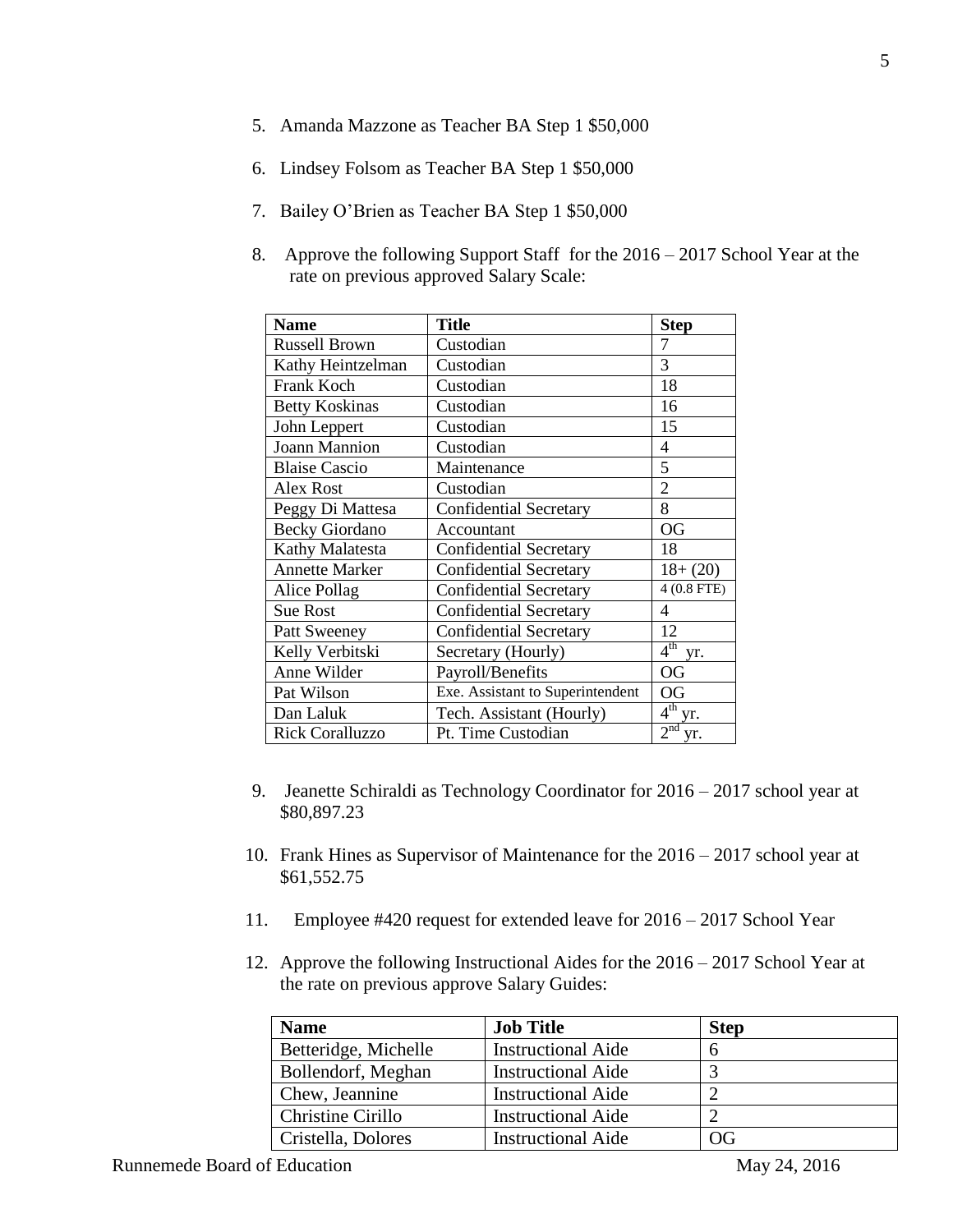| Defeo, Annemarie  | <b>Instructional Aide</b> | 5              |
|-------------------|---------------------------|----------------|
| Dockery, Debra    | <b>Instructional Aide</b> | <b>OG</b>      |
| Dragani, Marissa  | <b>Instructional Aide</b> | $\overline{2}$ |
| Foglietta, Andrea | <b>Instructional Aide</b> | $\overline{2}$ |
| Hearn, Brittany   | <b>Instructional Aide</b> | $\overline{2}$ |
| Hopkins, Marie    | <b>Instructional Aide</b> | <b>OG</b>      |
| Joyce, Danel      | <b>Instructional Aide</b> | 3              |
| Kiewel, Helen     | <b>Instructional Aide</b> | <b>OG</b>      |
| Logan, Heather    | <b>Instructional Aide</b> | $\overline{2}$ |
| Paolini, Ann      | <b>Instructional Aide</b> | $\overline{2}$ |
| Pease, Stephanie  | <b>Instructional Aide</b> | $\overline{2}$ |
| Preston, Melissa  | <b>Instructional Aide</b> | 7              |
| Sheehan, Eileen   | <b>Instructional Aide</b> | <b>OG</b>      |
| Siravo, Mary      | <b>Instructional Aide</b> | $\overline{2}$ |
| Stone, Cindy      | <b>Instructional Aide</b> | 12             |
| Wallen, Susan     | <b>Instructional Aide</b> | 10             |
| White, Robyn      | <b>Instructional Aide</b> | 6              |
| Zanghi, Christine | <b>Instructional Aide</b> | 8              |

**\*School assignment will be given in August based on school & student needs**

- 13. Mindy Otero as CPI Trainer for the Runnemede School District for the 2016 2017 School Year – rate for training and preparation in accordance with REA **Contract**
- 14. Approve the following Cafeteria and Playground Aides for the 2016 2017 school year at the rate on previous approved Salary Scale:

| <b>Name</b>           | <b>School</b>  | <b>Position</b>            | Year           |
|-----------------------|----------------|----------------------------|----------------|
| <b>Tracey Kohlepp</b> | Downing        | Playground/Café Aide       | 2              |
| Carol Hinshillwood    | Bingham        | Playground/Café Aide       | 3              |
| Theresa Fortuna       | Bingham        | Playground/Café Aide       | 5              |
| Katherine Halwood     | <b>Bingham</b> | Playground/Café Aide       | 4              |
| Dorothy Harkinson     | Downing        | Playground/Café Aide       | 17             |
| Rhonda Pucciarelli    | Downing        | Playground/Café Aide       | $\mathfrak{2}$ |
| Anna Gurchick         | Volz           | Playground/Café Aide       | 14             |
| Sharon Condora        | <b>Bingham</b> | Playground/Café Aide       | 10             |
| Doris Knause          | Bingham        | Playground/Café Aide       | 14             |
| Kathleen Marino       | Volz           | Playground/Café Aide       | 14             |
| Madelyn Sullivan      | Downing        | Playground/Café Aide       | 7              |
| Lisa Busillo          | Volz           | <b>Food Service</b>        | 17             |
| Dana D'Ilario         | Volz           | Playground/Café Aide       |                |
| <b>Elaine Colton</b>  | <b>Bingham</b> | <b>Food Service</b>        | $\overline{2}$ |
| Maryann Holshue       | <b>Bingham</b> | Playground/Café Aide       | 10             |
| Loretta Nolan         | Volz           | Truck/Playground/Café Aide | 22             |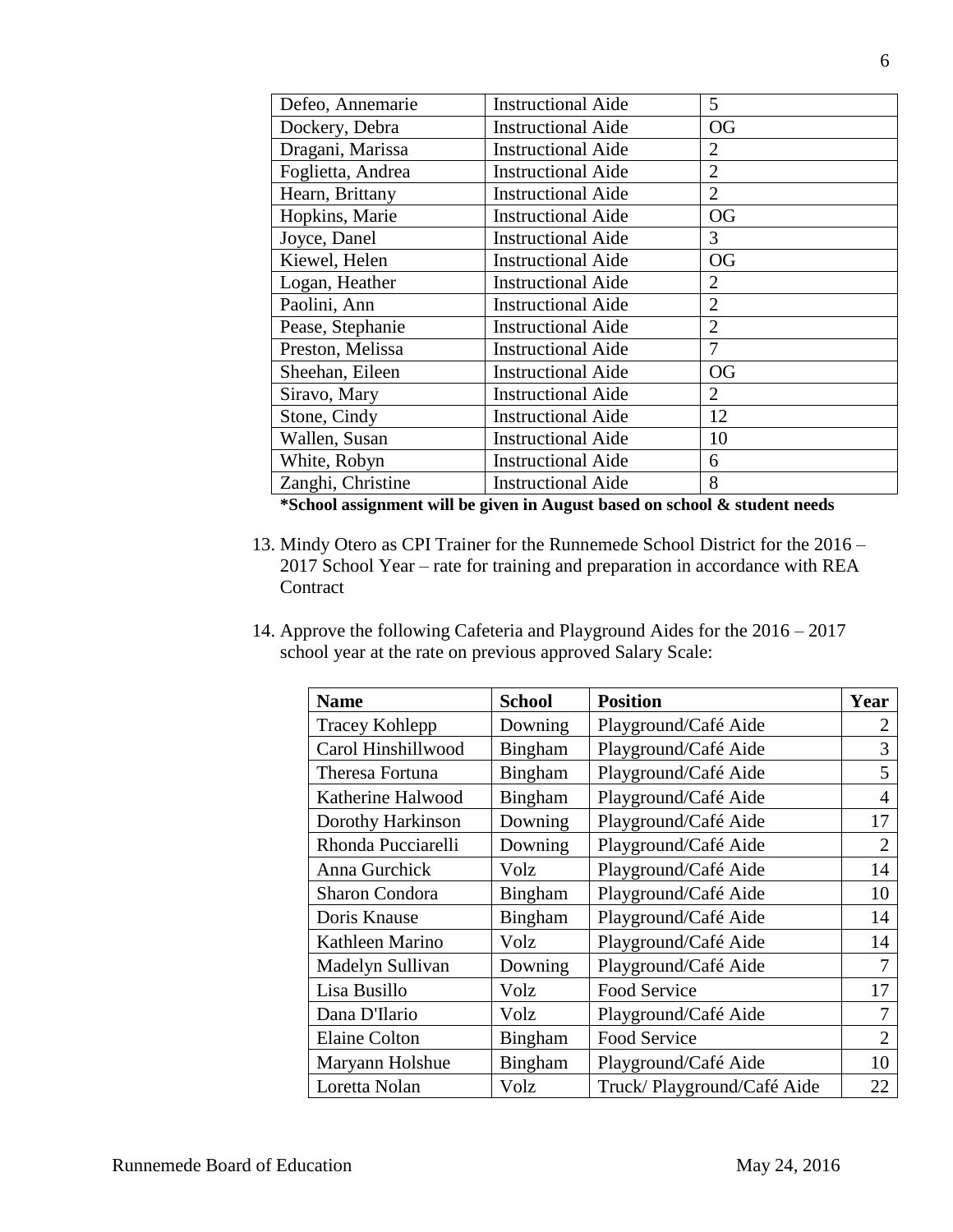- 15. Ruby Jewell as Food Service Manager for 2016 2017 School Year at an hourly rate of \$16.00, not to exceed 35 hours per week
- 16. Approve Stephen Bonora as Technology Integration Specialist at \$65,533 (50% from Title 2A and 50% from General Fund)
- 17. Approve Stephen Bonora for Chromebook Summer Prep at \$30 / hour not to exceed 40 hours. This time will be used to inventory, prepare and ensure devices are prepared for the start of the school year.
- 18. Approve the following staff members to run courses in the Summer Google Chromebook Camp. This is a 10 week program at \$38 / hour not to exceed 20 hours per course (final hours and staffing dependent on grant funding / student participation).

| Stephen Bonora            | Jennifer Karaska        | Melinda Martinez       | Regina Ritchie    |
|---------------------------|-------------------------|------------------------|-------------------|
| Marisa Burpulis           | Melissa Lukacsy         | Kevin Michell          | Kayleigh Root     |
| <b>Kelly Carson</b>       | Lisa Maitag             | Lee-Ann Michell        | Linda Schreiber   |
| <b>Christine Duffield</b> | Jennifer Majewski       | Mary Moore             | Erin Whitescarver |
| Jaime Dutkin              | <b>Scott Marakovits</b> | <b>Michael Ralston</b> |                   |

| <b>TEACHER</b>       | <b>FROM</b>                               | TО                                                     |
|----------------------|-------------------------------------------|--------------------------------------------------------|
| Lee-Ann Michell      | MD Bingham                                | Second Grade Downing                                   |
| Marissa Burplis      | Second Grade Downing                      | Intervention Specialist B & D                          |
| Jamie Dutkin         | Third Grade General Ed. Bingham           | Second Grade General Ed. Bingham                       |
| Mimi Bergman         | Second Grade General Education Bingham    | Second Grade Inclusion SE Bingham                      |
| Robin Clark          | Third Grade Spec. Ed Third Grade Bingham  | Resource Room Bingham                                  |
| Julie Carroll        | Second Grade Bingham                      | Multiple Disabled 4, 5 6yr. old Bingham                |
| Jeanine Vena         | Kindergarten Iclusion SE Bingham          | Second Grade General Education Bingham                 |
| Lorraine Sirolli     | Eighth Grade Language Arts Volz           | RTI LAL 6-8 Volz                                       |
| Alex Taliaferro      | Eighth Grade Language Arts Inclusion SE V | 5 <sup>th</sup> Grade Inclusion Special Education Volz |
| Kayleigh Root        | Seventh Grade Language Arts Volz          | Four Grade Inclusion Special Education Volz            |
| <b>Shannon House</b> | Fifth Grade General Education Volz        | Fourth Grade Inclusion SE Volz                         |
| Jennifer Karaska     | Fifth Grade Special Ed. Volz              | Supplemental Instruction K-5 B, D, V                   |
| Diane Bergman        | Second Grade General Ed. Bingham          | Second Grade Special Ed. Bingham                       |
| Sandy Vesey          | Fourth Grade Inclusion SE Volz            | MD Grades 6-8 Volz                                     |
| Kristen Mitchell     | <b>Bingham School</b>                     | Third Grade General Education Bingham                  |
| Kelly Carson         | Sixth Grade Language ArtsVolz             | Sixth & Seventh Grade Language Arts Volz               |

19. **Transfer of staff:**

- 20. Approve all current certificated staff members and Instructional Aides as Substitutes for the ESY Title 1 Summer Program, to be used on an as needed basis.
- 21. Approve Summer Hours for the following CST Members
	- a. Michelle DiMatties@\$367.11 per day (not to exceed 13 days)
	- b. Elizabeth Kehler @\$359.85 per day (not to exceed 13 days)
	- c. Teresa Nicoletto @\$282.71 per day (not to exceed 13 days)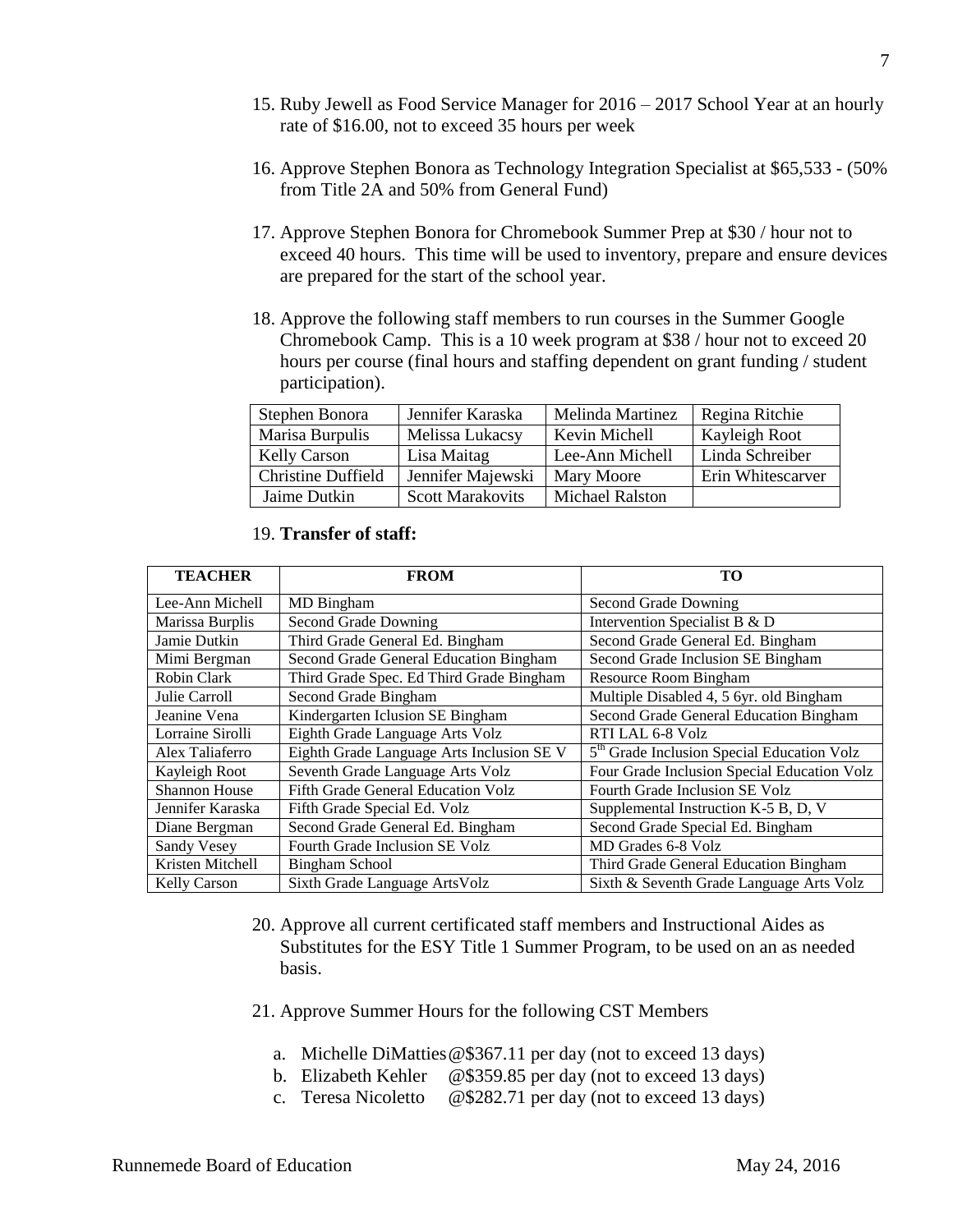| <b>Extended Year Program</b> |                |             |              |
|------------------------------|----------------|-------------|--------------|
| <b>Recommendations</b>       | <b>Teacher</b> | <b>Aide</b> | Sub          |
| Samantha Eib                 | X              |             |              |
| Julie Carroll                | X              |             |              |
| Alex Taliaferro              | X              |             |              |
| Lee-Anne Michell             | X              |             |              |
| <b>Angela Torres</b>         | X              |             |              |
| Kayleigh Root                | X              |             |              |
| Debbie Dockery               |                | X           |              |
| Sue Wallen                   |                | X           |              |
| <b>Helen Kiewel</b>          |                | X           |              |
| Christine Cirillo            |                | X           |              |
| Marissa Dragani              |                | X           |              |
| Michelle Betteridge          |                | X           |              |
| Eileen Sheehan               |                | X           |              |
| Cindy Stone                  |                | X           |              |
| <b>Stephanie Pease</b>       |                | X           |              |
| Karen Engelhart              |                |             | X            |
| Kathy Marchiano              |                |             | X            |
| Christie Kerslake (Nurse)    |                |             | $\mathbf{X}$ |
| Shaena McCoy (Nurse)         |                |             | X            |
| Karen Engelhart              |                |             | X            |
| Karen Feldman - Nurse        |                |             |              |
| Teresa Nicoletto – Speech    |                |             |              |

| <b>Title 1 Program</b>   |                |             |  |
|--------------------------|----------------|-------------|--|
| <b>Recommendations</b>   | <b>Teacher</b> | <b>Subs</b> |  |
| <b>Frank Auletto</b>     | X              |             |  |
| Marisa Burplis           | X              |             |  |
| Erin Whitescarver        | X              |             |  |
| Kevin Michell            | X              |             |  |
| Mary Zimmerman           | X              |             |  |
| Joan Greenwood           | X              |             |  |
| Diane Bergman            | X              |             |  |
| Lisa Maitag              | X              |             |  |
| Mindy Martinez (Special) | X              |             |  |
| Mel Maatje (Special)     |                |             |  |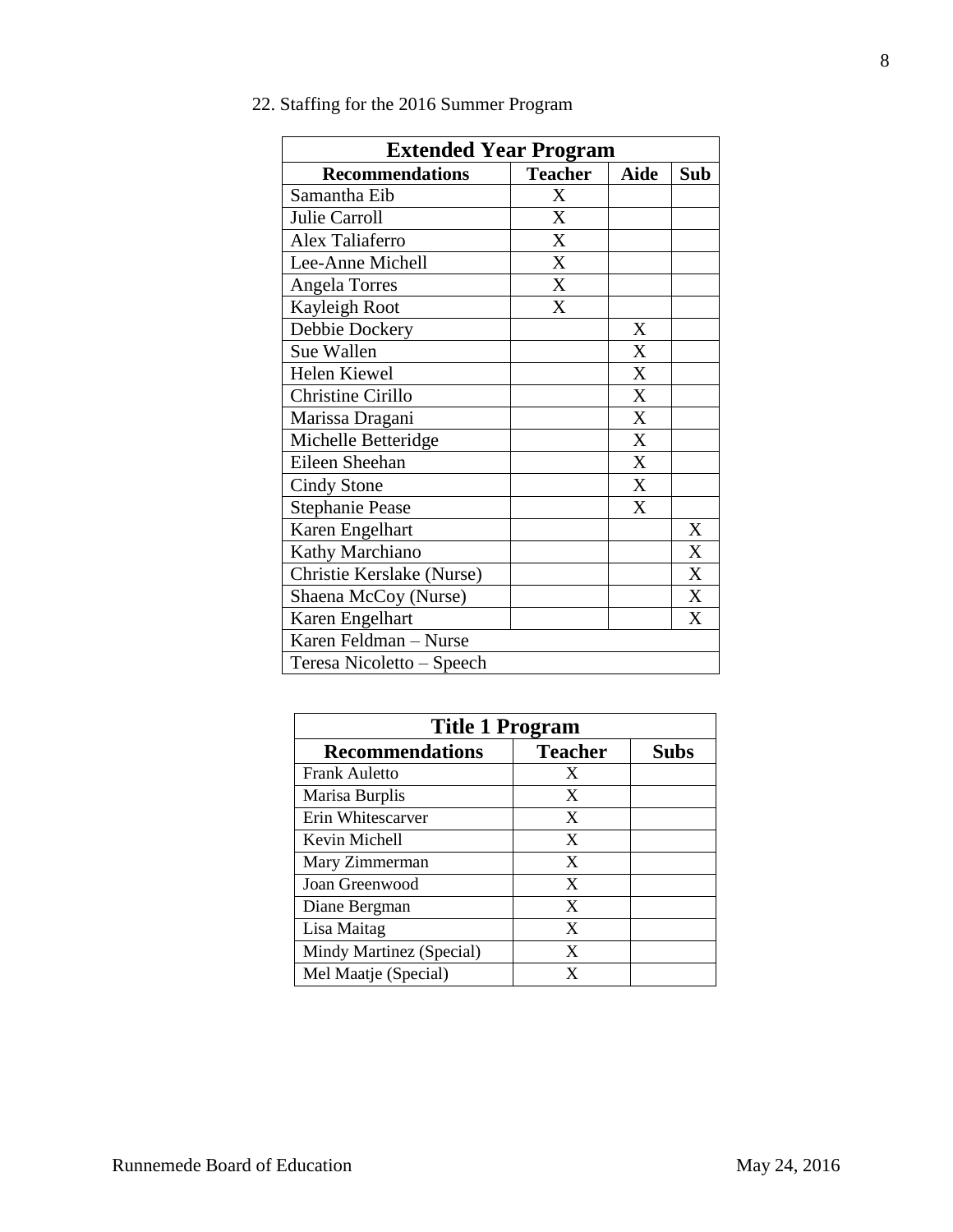23. Reappointment of Non-Tenured Administrative Staff

It is recommended that the following non-tenured administrative staff members completing their **third** year in the district be reappointed for the 2016-2017 school year at the negotiated rate as per the RAA Contract.

| <b>Staff Member</b> | <b>Position</b>                                    |
|---------------------|----------------------------------------------------|
| McCarron, Sean      | Supervisor of Curriculum and Instruction (FTE 0.6) |
| Pili, Steve         | Principal                                          |
| Yezzi, Jade         | Principal                                          |

24. Reappointment of Non-Tenured Administrative Staff It is recommended that the following non-tenured administrative staff members completing their **first** year in the district be reappointed for the 2016-2017 school year at the negotiated rate as per the RAA Contract.

| <b>Staff Member</b> | <b>Position</b>                                      |
|---------------------|------------------------------------------------------|
| Hubbard, Gladys     | Supervisor of Child Study Team / School Psychologist |
| Silva, Phil         | Vice Principal, Volz                                 |

25. Reappointment of School Business Administrator

It is recommended that Dr. Sean R. McCarron be reappointed as the School Business Administrator (FTE 0.4) in the district for the 2016 – 2017 school year at an annual salary of \$50,089 (pending approval of contract by Camden County Executive Superintendent).

## 26. Extra Curricular activities for 2016 – 2017 school year **2016 - 2017 Extra-Curricular Activities/Stipends**

- 1. Band Director (Middle School) Melissa Maajte
- 2. Chorus Director (Middle School) Melissa Maajte
- 3.  $4^{\text{th}}$  &  $5^{\text{th}}$  grade Chorus & Band Director Karen Engelhart
- 4. Student Council Christine Duffield
- 
- 6. Student Recognition/Home School Coordinator Kayleigh Root
- 7. Volz Honor Society **Kayleigh Root**
- 
- 9. Environmental Club Scott Marakovitz
- 10. Science Club (Gardening) Linda Schreiber
- 
- 12. Men of Distinction Scott Marakovitz
- 13. Women of Distinction **Internal Studies 2** ackie DeFeo
- 14. Battle of the Books  $(4<sup>th</sup> Grade)$  Melissa Lukacsy
- 15. Battle of the Books  $(5^{th} \& 6^{th} \text{ Grade})$
- 16. Battle of the Books  $(7^{th} \& 8^{th} \text{ Grade})$
- 17. Basketball Security Scott Marakovitz

#### **Intramurals:**

| 16 sessions                                                                                                                                                                                                    | Mike Kline         |
|----------------------------------------------------------------------------------------------------------------------------------------------------------------------------------------------------------------|--------------------|
| 20 sessions                                                                                                                                                                                                    | <b>Mike Ralsto</b> |
| 24 sessions                                                                                                                                                                                                    | Mike Kline         |
| 24 sessions                                                                                                                                                                                                    | <b>Shawn Clar</b>  |
| 20 sessions                                                                                                                                                                                                    | <b>Shawn Clar</b>  |
| 1. $4^{\text{th}} \& 5^{\text{th}}$ Grade<br>2. $4^{\text{th}}$ & 5 <sup>th</sup> Grade<br>3. $4^{\text{th}} \& 5^{\text{th}}$ Grade<br>4. $6^{th} - 8^{th}$ Grade<br>5. $6^{\text{th}} - 8^{\text{th}}$ Grade |                    |

Runnemede Board of Education May 24, 2016

5. Yearbook Mindy Martinez 8. ATOD Christie Kerslake 11. Detention **J. Zimmerman/A. Torres** Mike Ralston Linda Schreiber

> **Mike Ralston** Mike Kline Shawn Clancy Shawn Clancy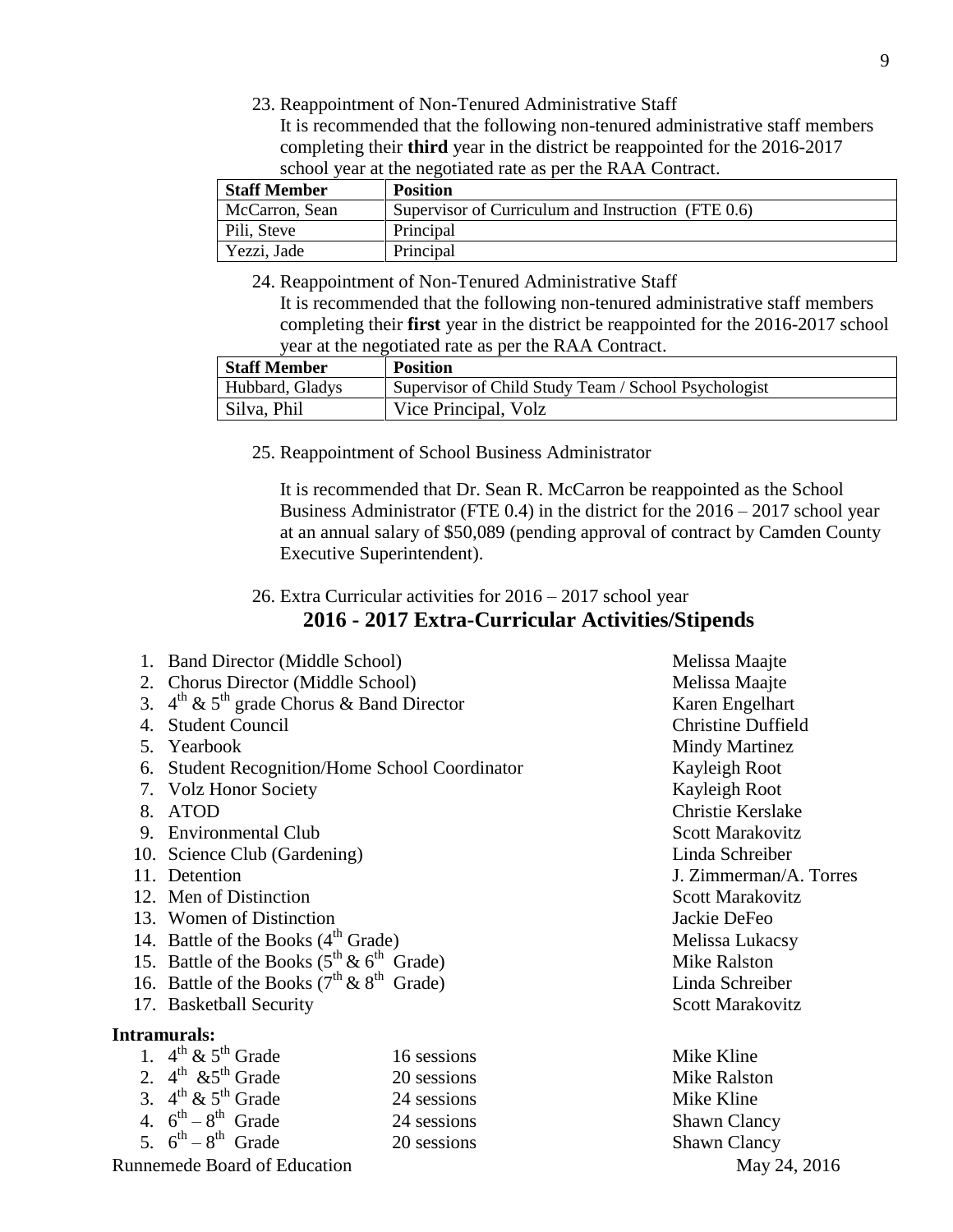### **Sports:**

| 1. Head Soccer Coach (Season will begin August $22^{nd}$ )                   |                  |           |             | Christine Whipple    |
|------------------------------------------------------------------------------|------------------|-----------|-------------|----------------------|
| 2. Assistant Soccer Coach (Season will begin August 22 <sup>nd</sup> )       |                  |           |             | Kristen Ambrose      |
| 3. Head Field Hockey Coach (Season will begin August 22 <sup>nd</sup> )      |                  |           |             | <b>Shannon House</b> |
| 4. Assistant Field Hockey Coach (Season will begin August 22 <sup>nd</sup> ) |                  |           |             | Mindy Martinez       |
| 5. Head Boys Basketball                                                      |                  |           | Mike Kline  |                      |
| 6. Assistant Boys Basketball Coach                                           |                  |           |             | Jacqueline Trakimas  |
| 7. Head Girls Basketball Coach                                               |                  |           |             | Mindy Martinez       |
| 8. Assistant Girls Basketball Coach                                          |                  |           | Lisa Maitag |                      |
| 9. Cheerleading Coach                                                        |                  |           |             | Lauren Eaton         |
| 10. Head Baseball Coach                                                      |                  |           | <b>TBD</b>  |                      |
| 11. Assistant Baseball Coach                                                 |                  |           | <b>TBD</b>  |                      |
| 12. Head Softball Coach                                                      |                  |           |             | Mindy Martinez       |
| 13. Assistant Softball Coach                                                 |                  |           |             | Lindsey Folsom       |
| <b>ROLL CALL VOTE:</b><br>5 Yes                                              | 0 N <sub>0</sub> | 0 Abstain |             | 4 Absent             |
| Item #11<br>$0$ Yes                                                          | 5 No             | 0 Abstain | 4 Absent    |                      |

- **C. FINANCE**  A motion was made by Maria Panzarella and seconded by Amy Farry to approve the following on the recommendation of the Superintendent and School Business Administrator to approve the following as attached:
	- 1. Transfers and Appropriation/Revenue Adjustments *April 2016* Cash Report – *April 2016* Receipt Report – *April 2016* Treasurer's Report – *April 2016* Board Secretary's Report - *April 2016*
	- 2. Professional Development Workshops

| <b>NAME</b> | <b>WORKSHOP/CONFERENCE</b>    | DATE(S)/TIME                                            | <b>COST</b> |
|-------------|-------------------------------|---------------------------------------------------------|-------------|
| Cathleen    | How to Conduct Language       | Completion date: 6/6/16                                 | \$135.00    |
| Summerfield | Assessment and Intervention:  | $(10 \text{ hours}, 41 \text{ minutes} \text{ online})$ |             |
|             | Using the Verbal Behavior     |                                                         |             |
|             | Milestone Assessment          |                                                         |             |
|             | Sponsor: Florida Institute of |                                                         |             |
|             | Technology                    |                                                         |             |
|             | Location: Online Workshop     |                                                         |             |

3. Payment of Bills (Bills Lists attached)

| <b>ACCOUNT PERIOD/BATCH #</b>      | <b>TOTAL AMOUNT</b> |
|------------------------------------|---------------------|
| Bills List #1 $-$ Payroll 04/15/16 | \$346,317.61        |
| Bills List $#2$ – Payroll 04/29/16 | \$351,382.62        |
| Bills List $#3 - \text{Batch#63}$  | \$364,848.44        |
| Bills List $#4 -$                  |                     |
| Bills List #5 – Batches 79 & 80    | \$23,746.59         |
| Cafeteria – Batch #60              | \$18,636.56         |
| <b>TOTAL</b>                       | \$1,104,931.82      |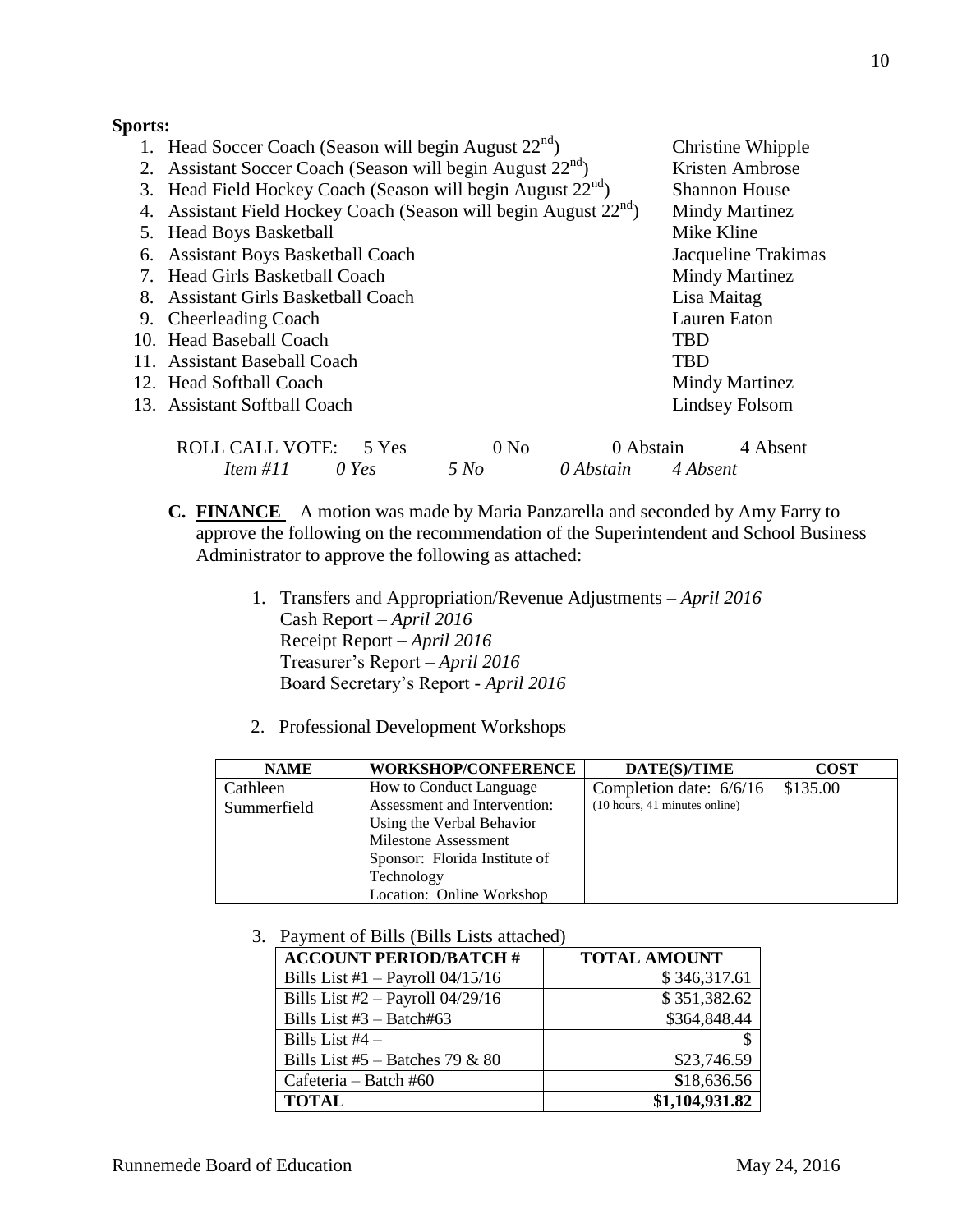- 4. Approve Before and After School Programming for the 16-17 school year to be operated by the Runnemede School District
- 5. Education Inc. to provide bedside instruction for SID#2496951664 from April  $15^{th}$  through May  $9^{th}$ , 2016.
- 6. Contract with Bayada Home Health Care, Inc. to provide substitute school nursing services for the 2016-2017 school year.
- 7. Tuition Contract with Delaware Valley Friends School for the Extended School Year Program and 2016-2017 regular school year for SID#7454161800 and SID#7600332578.
- 8. Agreement with Educational Data Services, Inc. for cooperative bid pricing, specifications and interactive software for the 2016-2017 school year.
- 9. Agreement with B-Safe Inc. Electronic Protective Security Systems for the 2016-2017 school year.
- 10. Appoint Brown & Brown Benefit Advisors to be named as Insurance Broker (health benefits) for the 2016-2017 school year.
- 11. Agreement with Blackboard Connect Inc. to provide notification service from July 1, 2016 through June 30, 2017.
- 12. Comcast Cable Communications Management, LLC Services Agreement (E-Rate) for the 2016-2017 school year  $(3^{rd})$  year of 5 year agreement).
- 13. Agreement with Duff & Phelps (formerly American Appraisal) to provide consulting services for the 2016-2017 school year.
- 14. Consortia Agreement with the Educational Information & Resource Center (EIRC) to provide products and services for the 2016-2017 school year.
- 15. Accept the Audit Engagement Letter Single Audit from Nightlinger, Colavita & Volpa to provide services to the Runnemede Board of Education for the period ended June 30, 2016.
- 16. Adams, Gutierrez and Lattiboudere, LLC as the School Solicitor for the 2016- 2017 school year.
- 17. Contract with Gloucester County Special Services School District for participation in Cooperative Transportation Services for the 2016-2017 school year.
- 18. Networks & More! to provide Message Guard for Web Mail PRO Optional Email archiving service, Secure School Internet Content Filtering Appliance (Internet Filtering, Caching Server, Firewall), Transparent Filtering and Optional Home-to-School VPN for the 2016-2017 school year.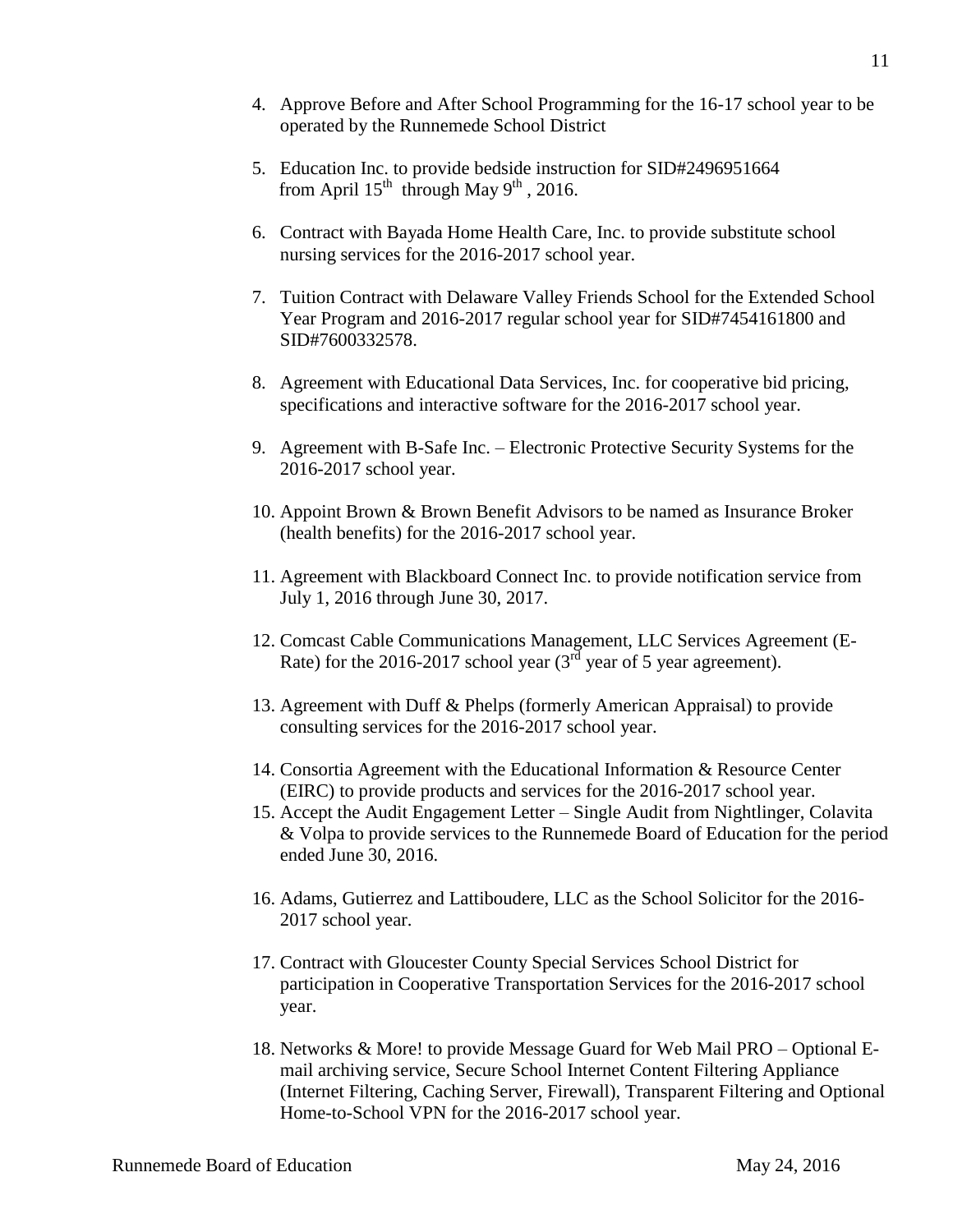- 19. Approve the transfer of \$2,573 from Fund 10 expense line 11-000-261-610-VZ to fund 12 fixed asset expense line 12-000-261-730-AD for the installation of the Mitsubishi split heat pump system in Volz classroom C2 by Northeast Electrical Services.
- 20. Agreement with Education Inc. to provide bedside homebound instruction for the 2016-2017 school year.
- 21. HVAC Programmed Maintenance Agreement with Northeast Mechanical Services for boilers in Aline Bingham, Grace Downing and Mary Volz schools for the 2016-2017 school year.
- 22. Approve the following contracts for the 2016-2017 school year:
	- Aetna to provide medical health insurance
	- Benecard to provide prescription benefits
	- Delta Dental to provide dental benefits
- 23. General Services contract (PL 192/193) with Camden County Educational Services Commission for the 2016-2017 school year.
- 24. Contract for Barbara Epstein as Educational Consultant to provide instructional support for "at risk" students and consultation and teacher professional development for the 2016-2017 school year. The contract amount is not to exceed \$70.00 per hour and 21 hours per week, funded by NCLB Title 1A, Title IIA and local funds.
- 25. Tab Shredding, Inc. to destroy confidential material for the **2016-2017** school year.
- 26. Agreement with Industrial Valley Gas and Diesel to perform two inspections of our generators to ensure proper maintenance and system operation for the 2016- 2017 school year.
- 27. Contract with McKinney-Vento Education of Homeless Children and Youth Program, LEA General Intent to Collaborate for the 2016-2017 school year.
- 28. Alfred I. DuPont Hospital for Children of the Nemours Foundation to provide in-patient educational services for the 2016-2017 school year.
- 29. Services Agreement Reinstatement with The Omni Group for Third Party Administrative Services for the district's 403(b) Plan for the 2016-2017 school year.
- 30. Contract with Orbit Software Bus Boss Transportation Routing Program for professional district-wide license  $(3<sup>rd</sup>$  year of 3 year contract purchased in July 2014).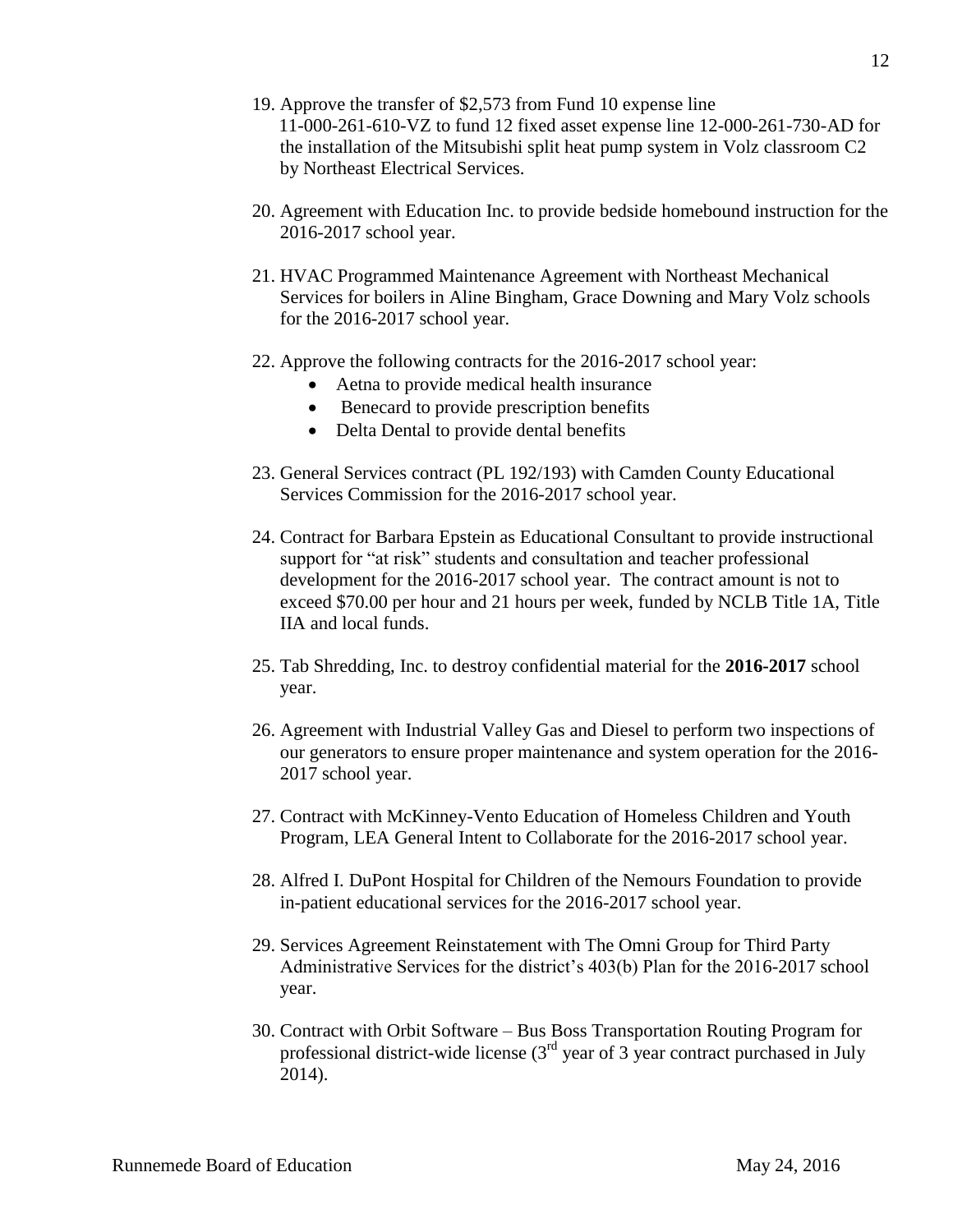- 31. Agreement with Professional Education Services, Inc. (P.E.S.I.) to provide home instruction services to students attending or enrolled at Princeton House Behavioral Health Systems during the 2016-2017 school year.
- 32. Contract with Pitney Bowes for postage meter rental  $(1<sup>st</sup>$  year of 5 year, 3 month contract).
- 33. Renewal of contract with Phifer Financial Services to provide our district employees with service regarding their financial needs.
- 34. Realtime Student Information Systems service agreement to manage and maintain student data for the 2016-2017 school year.
- 35. Consultant Agreement with Rehab Connection to provide school therapy services for the 2016-2017 school year.
- 36. Renaissance Learning to provide Accelerated Reader, STAR Reading, Accelerated Math, STAR Math and STAR Early Literacy for the 2016-2017 school year.
- 37. Contracts with Ricoh USA, for multifunctional copy machines (printer/scanner/fax) through 2018.
- 38. School Dude for educational operations for the 2016-2017 school year.
- 39. Contract with Star Pediatric Home Care Agency to provide nursing services to students for the 2016-2017 school year.
- 40. Shared Services Agreement with the Board of Education of Sterling High School District, doing business as South Jersey Technology Partnership (SJTP), to provide project administration and/or organizational oversight of services of vendors/contractors (Rod Grant) on behalf of the Runnemede School District for the 2016-2017 school year (year 3 of 10 year contract)
- 41. Contract with Strauss Esmay Associates, LLP to provide policy alert and support service, District*OnLine* and PublicAccess*Online* for the 2016-2017 school year.
- 42. Systems 3000 Visual Accounting, Payroll and Personnel professional services/support and license for the 2016-2017 school year.
- 43. Agreement with Lindenwold Public Schools to participate in the Title III Consortium to fulfill our fiscal and programmatic responsibilities as sub grantees.
- 44. Contract/Shared Service Agreement with Runnemede Borough for Technology Services for the 2016-2017 school year.
- 45. Addendum to Extend Agreement with Source4Teachers for the 2016-2017 school year.